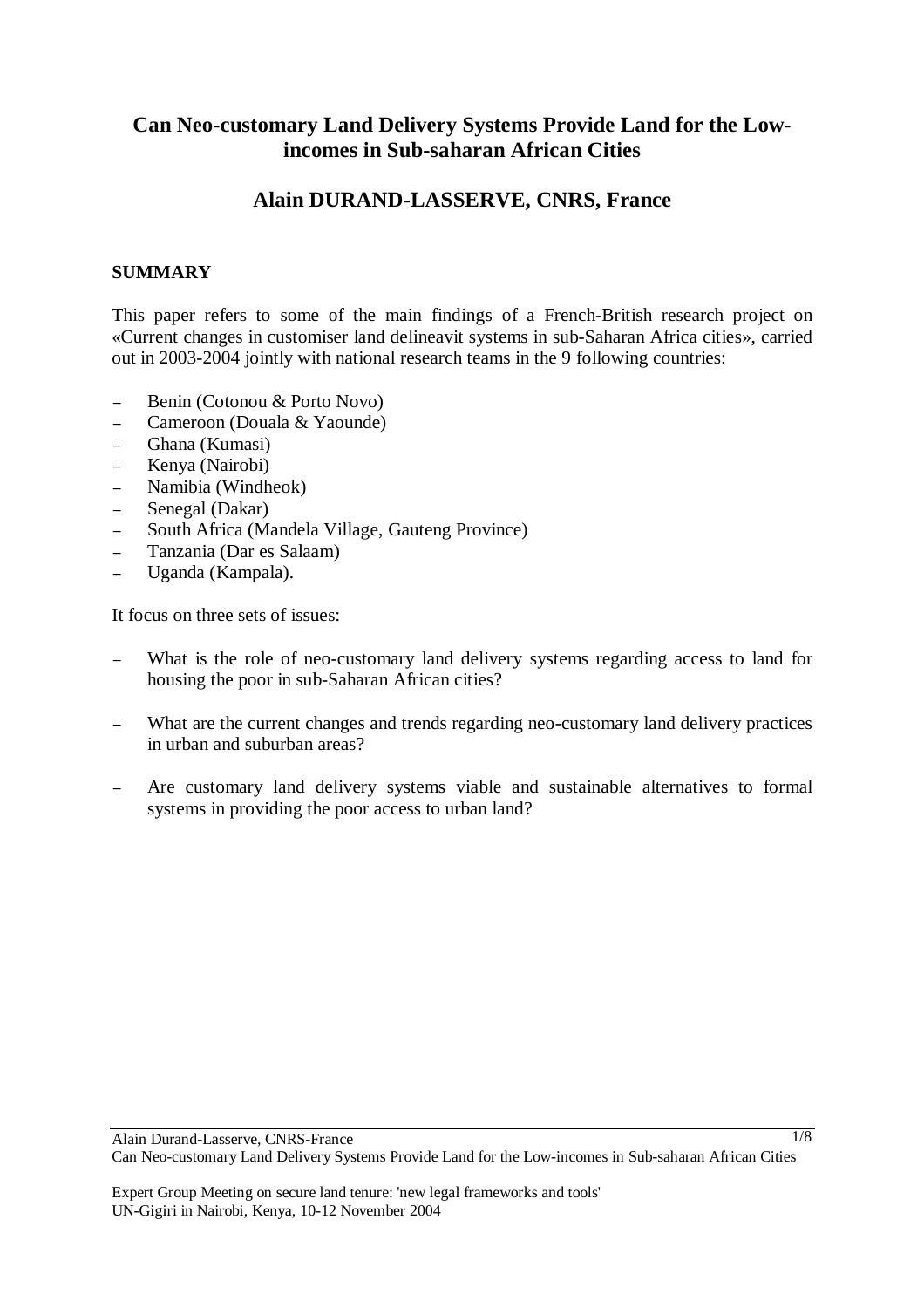# **1. WHAT IS THE ROLE OF NEO-CUSTOMARY LAND DELIVERY SYSTEMS REGARDING ACCESS TO LAND FOR HOUSING THE POOR IN SUB-SAHARAN AFRICAN CITIES?**

## **1.1 Regional Context**

According to UN estimates, between 2000-2020, nearly 90 % of the population growth in Sub-Saharan Africa will take place in urban areas

The urban poor, as well as low-middle and middle income groups, do not have access to land provided by public sector and formal private sector:

- In most countries studied (excepted in South Africa), public provision of serviced land and housing is steadily declining
- There is no contribution from the formal private sector unless it is heavily subsidised

The African continent has the largest proportion of the urban population living in informal settlements . It is estimated that more than 70% of the urban population is living in "slums", as defined by the UN, with no proper access to basic urban services, and less security of tenure than in formal settlements

One can observe that, at the periphery of sub-Saharan African cities, informal land delivery processes are strongly influenced by actors referring to customary legitimacy.

### **1.2 What are the Emerging Forms of Customary Land Delivery in Urban Areas**

#### 1.2.1 Customary and neo-customary land delivery systems: definitions

- <sup>−</sup> Customary land management practices shows a surprising capacity to adapt to the new economic and social conditions and to the rapid spatial extension of urban areas
- In rural areas, customary land "ownership" refers to:
	- <sup>−</sup> communal possession of rights to use and allocate land by a group sharing the same cultural identity.
	- <sup>−</sup> social institutions within the group defend/protect these rights against other claims to the land
- <sup>−</sup> In urban areas, customary land delivery is being progressively replaced by "neocustomary practices", a combination of reinterpreted customary practices with other informal and formal practices. This is what we call "neo-customary land delivery system" (NCLDS)
- Neo-customary land delivery systems are distinguished from other informal land delivery systems in that they transfer land rights through practices derived from customary land delivery systems.

Alain Durand-Lasserve, CNRS-France Can Neo-customary Land Delivery Systems Provide Land for the Low-incomes in Sub-saharan African Cities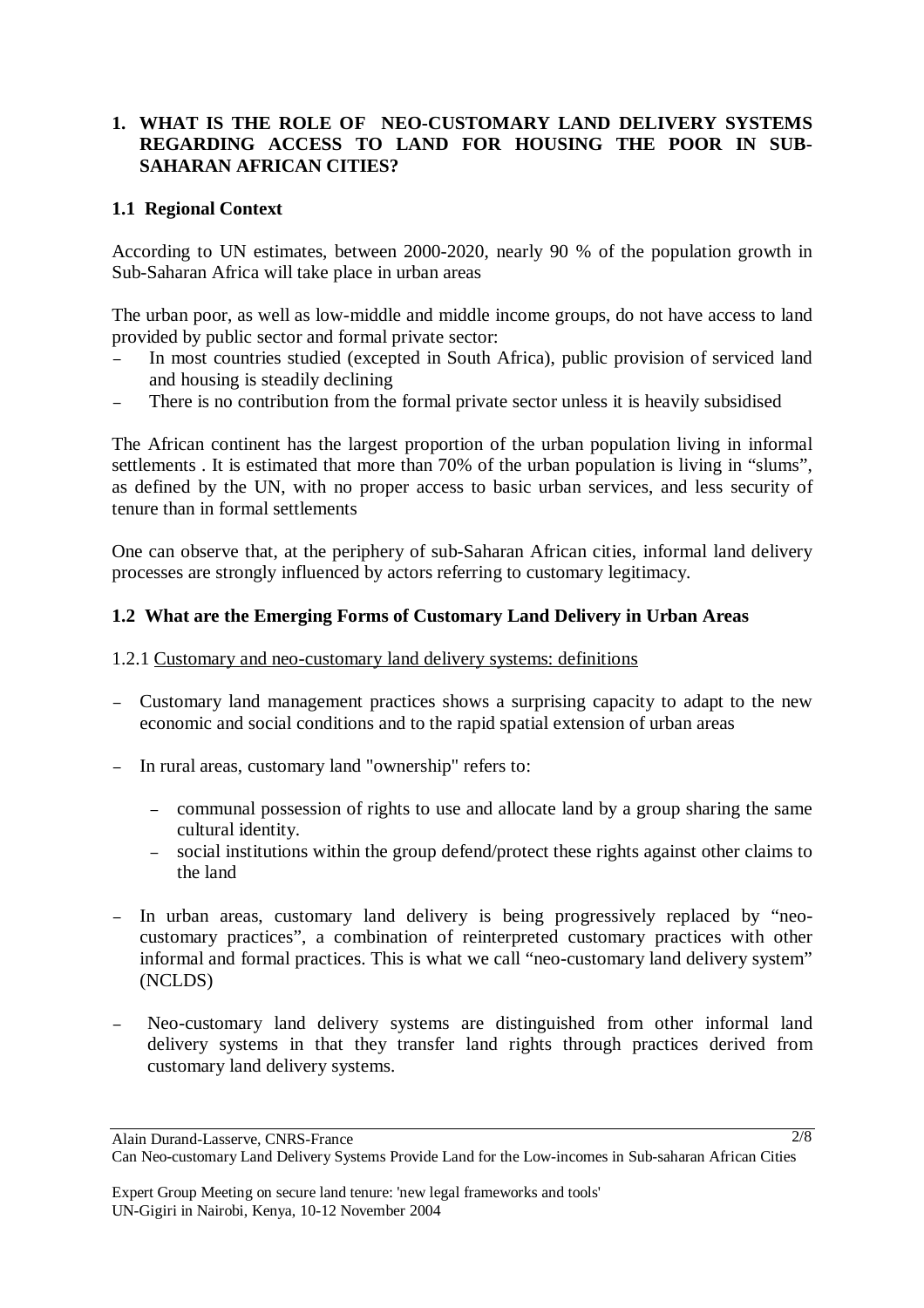Neo-customary land delivery systems include all the stakeholders and all the practices, which claim to be rooted directly or indirectly in the custom.

They work through individuals who sell as market commodities, more land rights that they have received through a customary system. ( commodification of land).

In many cases, neo-customary systems operate through groups that replicate, at settlement level, familiar elements of customary systems. Neo-customary systems are based on trust that assures the user of the land that others will support his/her claim. This trust arises from a confidence in the customary social relationships that have been embedded in the land delivery process, because the land rights were first obtained directly from a customary delivery system or because they came through a system that used customary practices or both.

This trust provides a rather sound degree of security of tenure that may not be given through other informal land delivery systems.

Neo-customary land delivery usually permits a cheap and fast access to land.

### 1.2.2 Neo-customary and informal land delivery systems

The main distinction between neo-customary and informal land delivery systems is the status – the primary tenure right – of the land

- <sup>−</sup> Land originally delivered was and usually still remains when not formally registered under the customary regime (example: Cotonou, Benin)
- <sup>−</sup> When the land was not originally delivered by customary system customary practices can still be identified (example: Nairobi): informal rights on land divided among members of a group, and members of the group defend claims to the land by reference to social practices that imitate familiar customary practices

# **1.3 Scale of the Population in Cities Area Relying on Customary Practices for Access to Land**

- <sup>−</sup> According to case studies, between 50% and 90% of the African urban population rely directly or indirectly on neo-customary land delivery systems to have access to land for housing.
- This figure is much lower in South Africa: customary and neo-customary practices are concentrated in the periphery of towns and cities that are close to former homeland, and in cities surrounded by land under tribal authority (Durban)

# **2. CURRENT CHANGES AND TRENDS REGARDING NEO-CUSTOMARY LAND DELIVERY PRACTICES IN URBAN AND SUBURBAN AREAS**

# **2.1 Three Main Types of Situations Regarding Customary Rights Can be Identified:**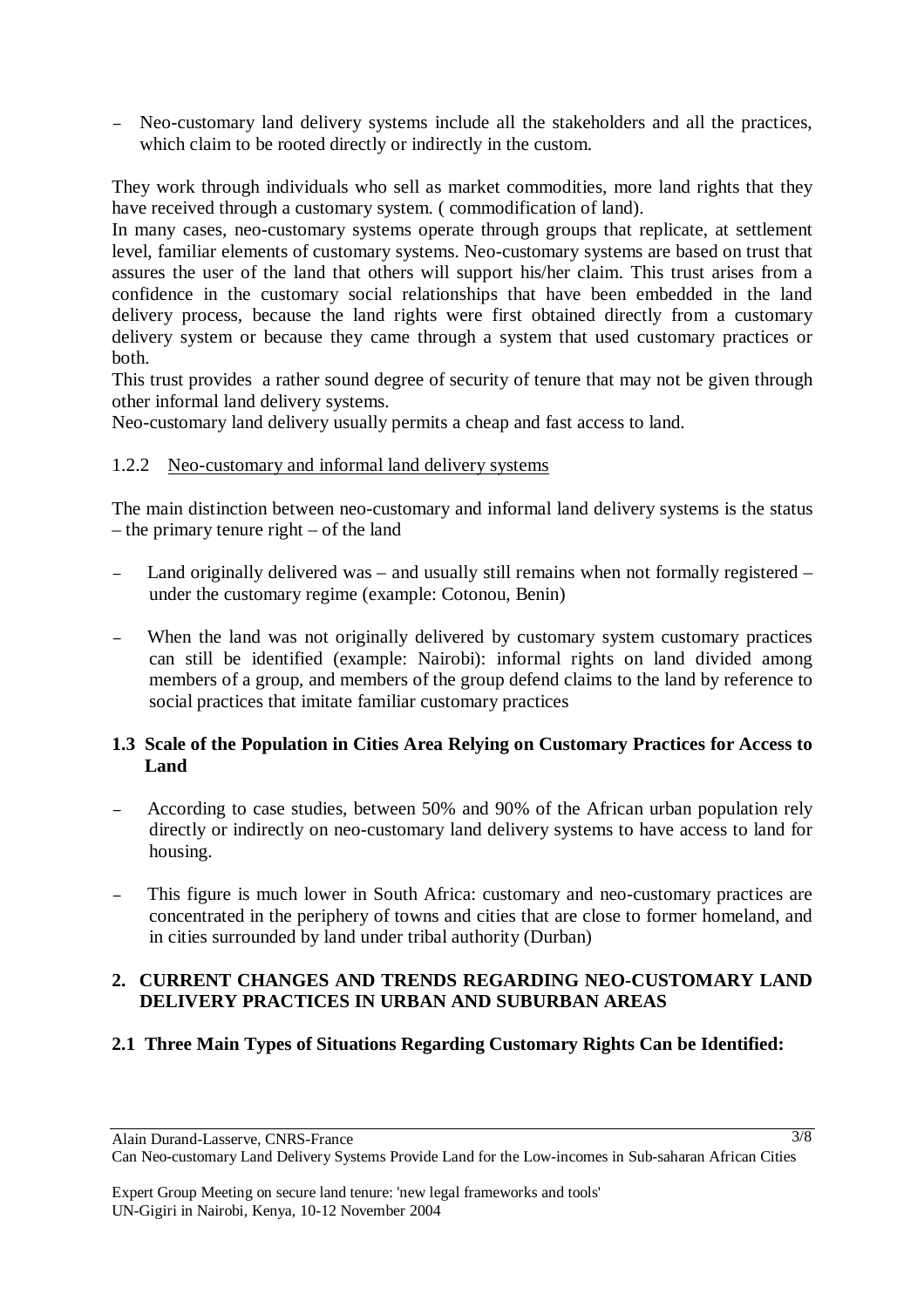- <sup>−</sup> Formal government recognition of customary land management (by law and in the Constitutions). It is usually limited to particular types of lands and/or to particular areas/regions (Uganda, Ghana, South Africa).
- Legal recognition of customary system limited to rural areas, but customary land management practices are tolerated in suburban areas (Benin, Cameroon, Namibia).
- <sup>−</sup> Customary land management is not recognised or strictly limited to rural areas Usually, customary actors can still operate but at their own risk, given the discretionary power of central government regarding land administration (Tanzania, Cameroon, Senegal).

Trends observed over the last decade in sub-Saharan African cities suggest that customary rights and practices are *de facto* increasingly recognised.

## **2.2 Failure of the Formal Sector Public and Private Sectors to Provide Land for Housing the Low and Low-middle Income Groups is Contributing to the Development of NCLDS**

- The State is unable to provide alternative LDS for the low-incomes. Public land development projects are not or rarely affordable to the poor.
- <sup>−</sup> Overcomplicated and too rigid land delivery procedures exclude the poor.
- <sup>−</sup> Market oriented approaches of public land development agencies are excluding the poor from cheap access to land for housing (Kampala)
- Formal private sector development is limited by existing restrictive regulation (ex. rent control in Nairobi) and inappropriate development and constructions norms and standards.
- <sup>−</sup> Timeframe imposed for development to beneficiaries of plots of land allocated by public authorities is not compatible with incremental development processes on which poor households have no choice but to rely on.
- Public land delivery is undermined by corruption and illegal practices

### **2.3 Converging Trends and Dynamics in the Provision of Land for Housing over Last 15 Years (Except in South Africa)**

- State disengagement from the urban land and housing sector
- Public land reserves in urban and suburban areas are drying up
- Emergence of urban middle classes and corresponding demand for urban land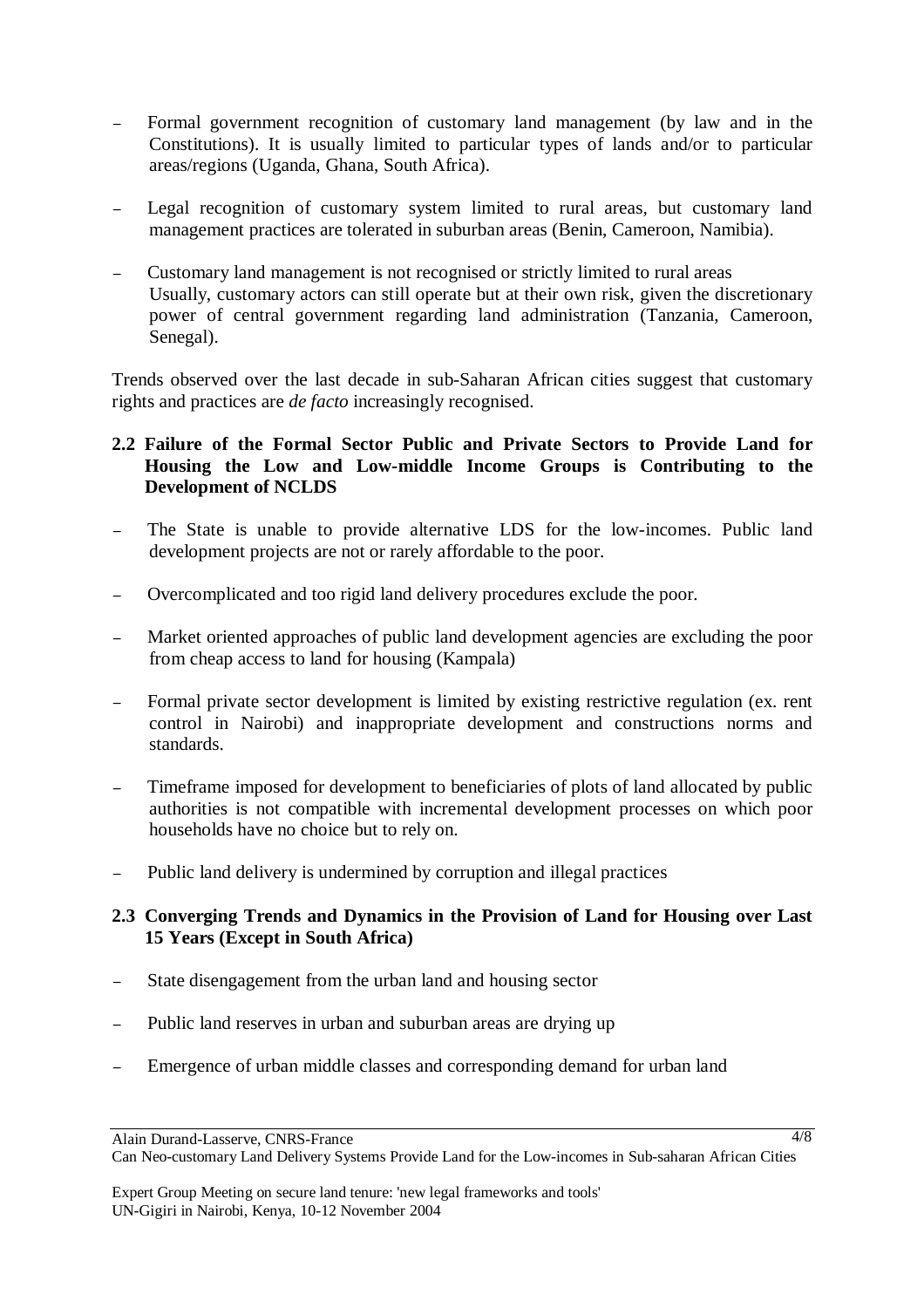- Re-emergence of customary claims since the 1980s, especially in Francophone West African countries.
- Greater tolerance from the State regarding customary practices

As a result:

- Improved security of tenure;
- <sup>−</sup> Increased demand for land including for customary land from middle-income groups;
- Steady increases in market price of customary land;
- <sup>−</sup> Scarcity of customary land in the nearer urban fringe areas.
- <sup>−</sup> In this context, access to neo-customary land is increasingly difficult for urban poor in suburban areas
- Low income urban households have few alternatives:
	- Squatting, usually on public land;
	- Rental accommodation in formal and informal low income settlements in the peripheries of the cities or in over-crowed areas in city centres.

## **2.4 Two Converging Dynamics are Currently Narrowing the Gap Between Formal Practices and Informal/Neo Customary Practices**

#### 2.4.1 Dynamics of government institutions

- <sup>−</sup> Contribution of neo-customary actors in the provision of land for housing progressively acknowledged;
- Involvement of local counsellors together with customary actors ;
- Simplification of conventional registration and titling processes and new forms of evidence regarding customary land rights;
- Introduction of new tenure types under new land laws codes(Uganda, Ghana, and South Africa). Occupancy rights, anti-eviction rights and family or group rights;
- As a result, neo-customary actors are now providing land for housing with rather sound de facto security of tenure

## 2.4.2 Dynamics of neo-customary actors and of communities living on land delivered by neo-customary systems

It is characterised by their increasing acceptance to comply with a minimum set of rules

- Land transactions are being progressively formalised:
	- <sup>−</sup> The use of witnesses in land transactions are being institutionalised;
	- <sup>−</sup> Transaction are authenticated by local/central government administrations;
	- <sup>−</sup> Records of land transfers and transactions are kept, usually at local level.
- Elements of planning are being progressively incorporated by neo-customary developers:
	- − Compliance with layout plans (Uganda, Kenya)

Alain Durand-Lasserve, CNRS-France

Can Neo-customary Land Delivery Systems Provide Land for the Low-incomes in Sub-saharan African Cities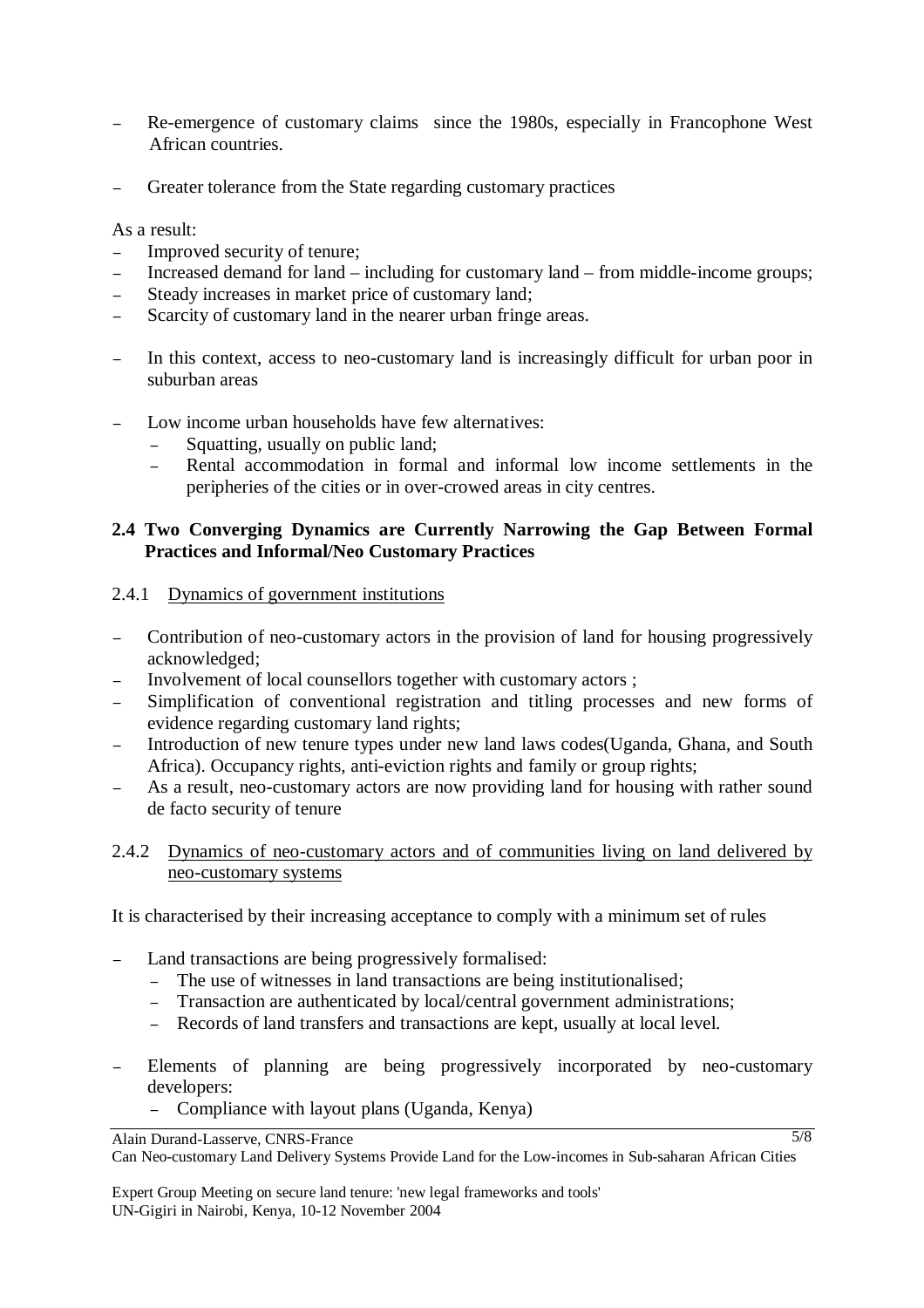<sup>−</sup> Intervention of professional surveyors (Francophone countries)

#### 2.4.3 However, these converging trends are limited by

- The resistance of government institutions.
	- <sup>−</sup> Centralist administrative tradition and resistance to decentralisation;
	- Widespread corruption and illicit practices in land administration;
	- <sup>−</sup> Conventional land registration and titling systems are still too complicated and too expensive (especially for the poor);
	- <sup>−</sup> Lack of appropriate LIS and cadastres
- The erosion of neo-customary system.
	- Drying up of customary land reserves in inner fringes of cities;
	- Planning and environmental problems due to lack of resources, technical culture, skill and know-how;
	- Marginalisation of neo-customary owners by intermediaries, brokers, and informal land developers.

## **3. ARE CUSTOMARY LAND DELIVERY SYSTEMS VIABLE AND SUSTAINABLE ALTERNATIVES TO FORMAL SYSTEMS IN PROVIDING ACCESS TO URBAN LAND FOR THE POOR?**

## **3.1. Viability of Neo-customary Land Delivery Systems and Practices is Debatable on the Following:**

- Quantity delivered suggest that NCLDS can be strong and effective enough to be an alternative to formal systems.
- <sup>−</sup> However, the long-term viability as well as their effectiveness of the NCLDS for reaching the poor must be questioned in the absence of appropriate public policies.
- Supply of land is not guaranteed in the long-term: remaining customary land reserves further and further away from cities
- Provision of basic services
	- <sup>−</sup> Severe shortcoming: neo-customary developers are unable to provide land with adequate services : they keep land development costs as low as possible, and proceed as rapidly as possible;
	- <sup>−</sup> NCLDS do not have sufficient resources to plan and service land. Land is provided without basic infrastructures and services (Kumasi, Dar es Salaam, Kampala, Yaounde, Dakar, + …). However, some NC developers are moving toward more cooperation;
	- Urban services providers reluctant or not permitted to intervene (however, in some cases, basic services can be provided, water in Dakar).

#### **3.2 Sustainability of neo-customary land delivery systems ?**

Alain Durand-Lasserve, CNRS-France

Can Neo-customary Land Delivery Systems Provide Land for the Low-incomes in Sub-saharan African Cities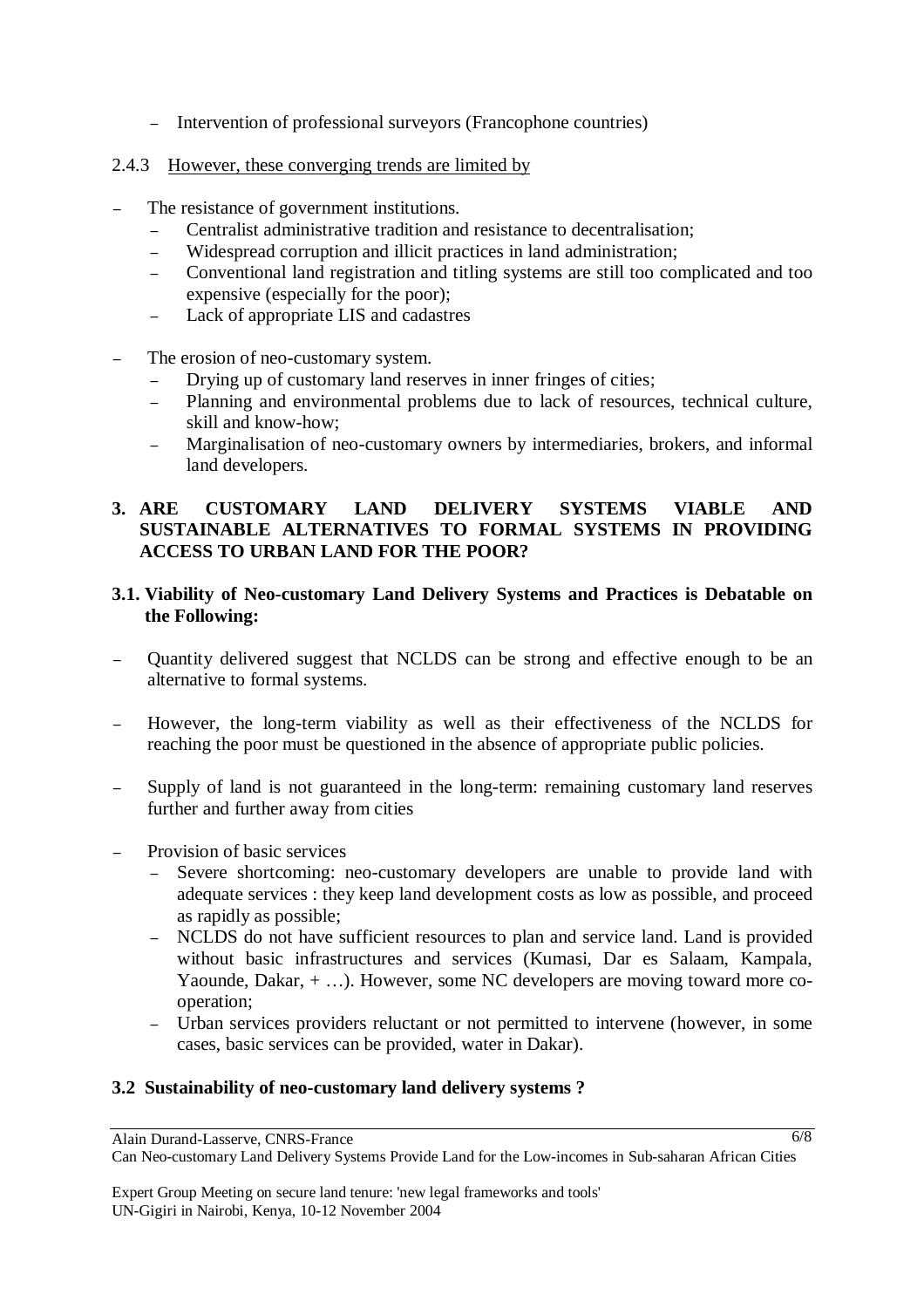- Layout and planning
	- Land use and spatial growth patterns are not compatible or contradictory with long term planning objectives;
	- As a consequences major physical planning and environmental problems are encountered with serious implications for housing development and infrastructure provision, at settlement as well as at city levels.
- <sup>−</sup> Accelerated urban sprawling is clearly associated with neo-customary land developments. It is ncouraged by:
	- <sup>−</sup> The steady increase in the price of urban land close to cities boundaries;
	- The absence of constraining regulations in areas that are not included within municipal boundaries

# **3.3 Accessibility to the Urban Poor**

- Increasing commodification of customary rights has been observed in all case studies.
- Increasing demand for land provided by customary and neo-customary owners by informal land developers
- <sup>−</sup> Neo-customary systems is increasingly respond to the demand from middle and lowmiddle income groups, which have no access to public land and housing development projects
- <sup>−</sup> In this context, NCLDS provides land at a price that is rarely affordable to the lowest income groups: they are less and less effective in reaching poor people in urban areas
- More positive government attitude results in improved security of tenure, but few cases of formal tenure regularisation have been observed (Kumasi). This change in governments attitude has a major drawback : improved security results in a rapid increase in land values and increased housing-related expenditures for beneficiaries
- As a result : lowest income groups settle far away from city boundaries, in informal settlements (including NC ones), or in areas not suitable for construction, or rent rooms in city centres or in informal settlements, Cotonou and Porto-Novo).

# **3.4 Dealing with Neo-customary Land Delivery Systems: Current Shifts in Public Policies**

- There is a basic contradiction of all policies aiming to improve the performance of neocustomary land delivery systems:
	- If public authorities chose to recognise these areas, and therefore impose standards, the advantages that these system have for reaching low-income households (fast, simple, cheap delineavit) would be lowered.
	- However, if public authorities do not recognise NCLDS, they deny themselves the possibilities to influence neo-customary practices and dynamics, and their major shortcomings

Alain Durand-Lasserve, CNRS-France

Can Neo-customary Land Delivery Systems Provide Land for the Low-incomes in Sub-saharan African Cities